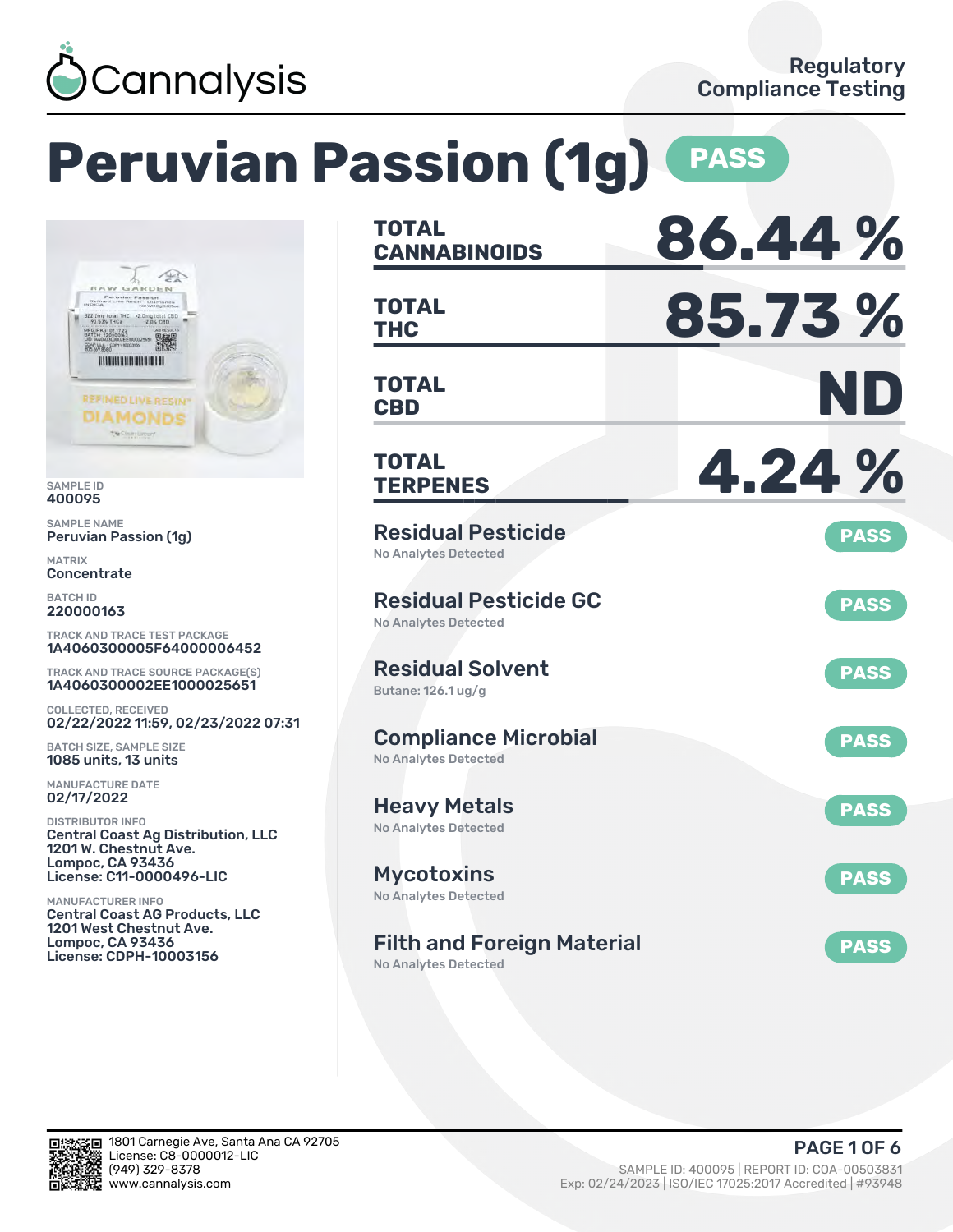

# CANNABINOID ANALYSIS

- Total THC,CBD value(s) have been decarboxylated.
- $\mathbf 0$ Total Cannabinoid value(s) have been decarboxylated.

| TOTAL THC:          | 857.3 mg/g (85.73 %), 857.3 mg per package |
|---------------------|--------------------------------------------|
| TOTAL CBD:          | ND.                                        |
| TOTAL CANNABINOIDS: | 864.4 mg/g (86.44 %)                       |

UNIT OF MEASUREMENT: Milligrams per Gram(mg/g)

| <b>ANALYTE</b>         | <b>RESULT</b>           | LOD.   | <b>LLOO</b> | <b>ANALYTE</b>   | <b>RESULT</b> | <b>LOD</b> | LL <sub>00</sub> |  |
|------------------------|-------------------------|--------|-------------|------------------|---------------|------------|------------------|--|
| THCa                   | 975.2 mg/g (97.52 %)    | 0.5000 | 1.0000      | CBDa             | <b>ND</b>     | 0.5000     | 1.0000           |  |
| D9THC                  | $2.098$ mg/g (0.2098 %) | 0.5000 | 1.0000      | CBD              | <b>ND</b>     | 0.5000     | 1.0000           |  |
| D8THC                  | <b>ND</b>               | 0.5000 | 1.0000      | CBD <sub>v</sub> | <b>ND</b>     | 0.5000     | 1.0000           |  |
| <b>CBN</b>             | <b>ND</b>               | 0.5000 | 1.0000      | CBCa             | <b>ND</b>     | 0.5000     | 1.0000           |  |
| THCva                  | 7.071 mg/g (0.7071 %)   | 0.5000 | 1.0000      | CBC              | <b>ND</b>     | 0.5000     | 1.0000           |  |
| <b>THC<sub>v</sub></b> | ND                      | 0.5000 | 1.0000      | CBGa             | <b>ND</b>     | 0.5000     | 1.0000           |  |
| ExoTHC                 | $\leq 1$ mg/g           | 0.5000 | 1.0000      | <b>CBG</b>       | <b>ND</b>     | 0.5000     | 1.0000           |  |
| <b>CBL</b>             | ND                      | 0.5000 | 1.0000      |                  |               |            |                  |  |
|                        |                         |        |             |                  |               |            |                  |  |

#### ADDITIONAL INFORMATION

| Method:              | SOP-TECH-001 | Sample Prepped: 02/24/2022 08:53  | Sample Approved: 02/24/2022 14:30  |  |
|----------------------|--------------|-----------------------------------|------------------------------------|--|
| Instrument: UPLC-DAD |              | Sample Analyzed: 02/24/2022 10:02 | Prep-Analytical Batch: 35637-29446 |  |

# TERPENE ANALYSIS

|  | <b>TOTAL TERPENES:</b> |
|--|------------------------|
|--|------------------------|

42.44 mg/g (4.244 %)

UNIT OF MEASUREMENT: Milligrams per Gram(mg/g)

| <b>ANALYTE</b>  | <b>RESULT</b>                                                                                                                    | LOD    | <b>LLOO</b> | <b>ANALYTE</b>          | <b>RESULT</b>                                      | LOD    | <b>LLOQ</b> |
|-----------------|----------------------------------------------------------------------------------------------------------------------------------|--------|-------------|-------------------------|----------------------------------------------------|--------|-------------|
| 3-Carene        | <b>ND</b>                                                                                                                        | 1.000  | 2.500       | Alpha bisabolol         | <ll0q< td=""><td>0.1000</td><td>0.500</td></ll0q<> | 0.1000 | 0.500       |
| Alpha cedrene   | <b>ND</b>                                                                                                                        | 1.000  | 2.500       | Alpha humulene          | 1.201 mg/g $(0.1201\%)$                            | 0.5000 | 1.000       |
| Alpha pinene    | 3.772 mg/g (0.3772 %)                                                                                                            | 0.1000 | 1.000       | Alpha terpinene         | <b>ND</b>                                          | 0.5000 | 1.000       |
| Alpha terpineol | 1.464 mg/g (0.1464 %)                                                                                                            | 0.3260 | 0.6520      | Beta caryophyllene      | 3.725 mg/g $(0.3725\%)$                            | 0.5000 | 1.000       |
| Beta myrcene    | 5.201 mg/g (0.5201%)                                                                                                             | 0.5000 | 1.000       | Beta pinene             | 1.971 mg/g $(0.1971\%)$                            | 0.6070 | 1.214       |
| <b>Borneol</b>  | ND.                                                                                                                              | 1.000  | 2.500       | Camphene                | <lloq< td=""><td>0.5000</td><td>1.000</td></lloq<> | 0.5000 | 1.000       |
| Camphor         | ND.                                                                                                                              | 0.1000 | 0.5000      | Caryophyllene oxide ND  |                                                    | 0.5000 | 2.500       |
| Cedrol          | ND.                                                                                                                              | 0.5000 | 1.000       | Cis geraniol            | <b>ND</b>                                          | 1.000  | 2.500       |
| Cis nerolidol   | <b>ND</b>                                                                                                                        | 2.500  | 5.000       | Eucalyptol              | <b>ND</b>                                          | 0.1000 | 0.500       |
| Fenchol         | 2.564 mg/g $(0.2564\%)$                                                                                                          | 0.5000 | 1.000       | Fenchone                | <ll0q< td=""><td>0.1000</td><td>0.500</td></ll0q<> | 0.1000 | 0.500       |
| Gamma terpinene | ND.                                                                                                                              | 0.1000 | 0.5000      | Gamma terpineol         | <b>ND</b>                                          | 0.2090 | 0.523       |
| Geranyl acetate | <b>ND</b>                                                                                                                        | 0.1000 | 0.5000      | Isoborneol              | <b>ND</b>                                          | 0.5000 | 1.000       |
| Isopulegol      | <b>ND</b>                                                                                                                        | 2.500  | 5.000       | Limonene                | 15.11 mg/g (1.511 %)                               | 0.5000 | 2.500       |
| Linalool        | 4.014 mg/g $(0.4014\%)$                                                                                                          | 0.5000 | 1.000       | Menthol                 | <b>ND</b>                                          | 1.000  | 2.500       |
| Ocimene 1       | <lloq< td=""><td>0.1550</td><td>0.3100</td><td>Ocimene 2</td><td><ll0q< td=""><td>0.3450</td><td>1.725</td></ll0q<></td></lloq<> | 0.1550 | 0.3100      | Ocimene 2               | <ll0q< td=""><td>0.3450</td><td>1.725</td></ll0q<> | 0.3450 | 1.725       |
| P-cymene        | <b>ND</b>                                                                                                                        | 0.5230 | 1.045       | P-mentha-1,5-diene ND   |                                                    | 0.5000 | 1.000       |
| Pulegone        | <b>ND</b>                                                                                                                        | 0.1000 | 0.5000      | Sabinene                | <b>ND</b>                                          | 0.5000 | 1.000       |
| Terpinolene     | 3.418 mg/g (0.3418 %)                                                                                                            | 0.1000 | 0.5000      | Trans beta farnesene ND |                                                    | 2.500  | 5.000       |
| Trans geraniol  | ND                                                                                                                               | 0.5000 | 2.500       | Trans nerolidol         | <b>ND</b>                                          | 0.5000 | 2.500       |
| Valencene       | <b>ND</b>                                                                                                                        | 0.5000 | 1.000       |                         |                                                    |        |             |

| ANALYTE         | RESULT                                                                                                                                    | LOD    | <b>LLOQ</b> |  | <b>ANALYTE</b>          | RESULT                                              | <b>LUD</b> | <b>LLOQ</b> |
|-----------------|-------------------------------------------------------------------------------------------------------------------------------------------|--------|-------------|--|-------------------------|-----------------------------------------------------|------------|-------------|
| 3-Carene        | <b>ND</b>                                                                                                                                 | 1.000  | 2.500       |  | Alpha bisabolol         | <ll0q< td=""><td>0.1000</td><td>0.5000</td></ll0q<> | 0.1000     | 0.5000      |
| Alpha cedrene   | <b>ND</b>                                                                                                                                 | 1.000  | 2.500       |  | Alpha humulene          | 1.201 mg/g $(0.1201\%)$                             | 0.5000     | 1.000       |
| Alpha pinene    | 3.772 mg/g (0.3772 %)                                                                                                                     | 0.1000 | 1.000       |  | Alpha terpinene         | <b>ND</b>                                           | 0.5000     | 1.000       |
| Alpha terpineol | 1.464 mg/g (0.1464 %)                                                                                                                     | 0.3260 | 0.6520      |  | Beta caryophyllene      | 3.725 mg/g $(0.3725\%)$                             | 0.5000     | 1.000       |
| Beta myrcene    | 5.201 mg/g (0.5201%)                                                                                                                      | 0.5000 | 1.000       |  | Beta pinene             | 1.971 mg/g $(0.1971\%)$                             | 0.6070     | 1.214       |
| Borneol         | <b>ND</b>                                                                                                                                 | 1.000  | 2.500       |  | Camphene                | <ll0q< td=""><td>0.5000</td><td>1.000</td></ll0q<>  | 0.5000     | 1.000       |
| Camphor         | <b>ND</b>                                                                                                                                 | 0.1000 | 0.5000      |  | Caryophyllene oxide     | ND                                                  | 0.5000     | 2.500       |
| Cedrol          | <b>ND</b>                                                                                                                                 | 0.5000 | 1.000       |  | Cis geraniol            | <b>ND</b>                                           | 1.000      | 2.500       |
| Cis nerolidol   | <b>ND</b>                                                                                                                                 | 2.500  | 5.000       |  | Eucalyptol              | <b>ND</b>                                           | 0.1000     | 0.5000      |
| Fenchol         | $2.564$ mg/g (0.2564 %)                                                                                                                   | 0.5000 | 1.000       |  | Fenchone                | <lloq< td=""><td>0.1000</td><td>0.5000</td></lloq<> | 0.1000     | 0.5000      |
| Gamma terpinene | ND.                                                                                                                                       | 0.1000 | 0.5000      |  | Gamma terpineol         | <b>ND</b>                                           | 0.2090     | 0.5230      |
| Geranyl acetate | ND.                                                                                                                                       | 0.1000 | 0.5000      |  | Isoborneol              | <b>ND</b>                                           | 0.5000     | 1.000       |
| Isopulegol      | <b>ND</b>                                                                                                                                 | 2.500  | 5.000       |  | Limonene                | 15.11 mg/g (1.511 %)                                | 0.5000     | 2.500       |
| Linalool        | 4.014 mg/g $(0.4014\%)$                                                                                                                   | 0.5000 | 1.000       |  | Menthol                 | <b>ND</b>                                           | 1.000      | 2.500       |
| Ocimene 1       | <lloq< td=""><td>0.1550</td><td>0.3100</td><td></td><td>Ocimene 2</td><td><ll0q< td=""><td>0.3450</td><td>1.725</td></ll0q<></td></lloq<> | 0.1550 | 0.3100      |  | Ocimene 2               | <ll0q< td=""><td>0.3450</td><td>1.725</td></ll0q<>  | 0.3450     | 1.725       |
| P-cymene        | <b>ND</b>                                                                                                                                 | 0.5230 | 1.045       |  | P-mentha-1,5-diene ND   |                                                     | 0.5000     | 1.000       |
| Pulegone        | <b>ND</b>                                                                                                                                 | 0.1000 | 0.5000      |  | Sabinene                | <b>ND</b>                                           | 0.5000     | 1.000       |
| Terpinolene     | 3.418 mg/g (0.3418 %)                                                                                                                     | 0.1000 | 0.5000      |  | Trans beta farnesene ND |                                                     | 2.500      | 5.000       |
| Trans geraniol  | <b>ND</b>                                                                                                                                 | 0.5000 | 2.500       |  | Trans nerolidol         | <b>ND</b>                                           | 0.5000     | 2.500       |
|                 |                                                                                                                                           |        |             |  |                         |                                                     |            |             |



1801 Carnegie Ave, Santa Ana CA 92705 License: C8-0000012-LIC<br>(949) 329-8378

PAGE 2 OF 6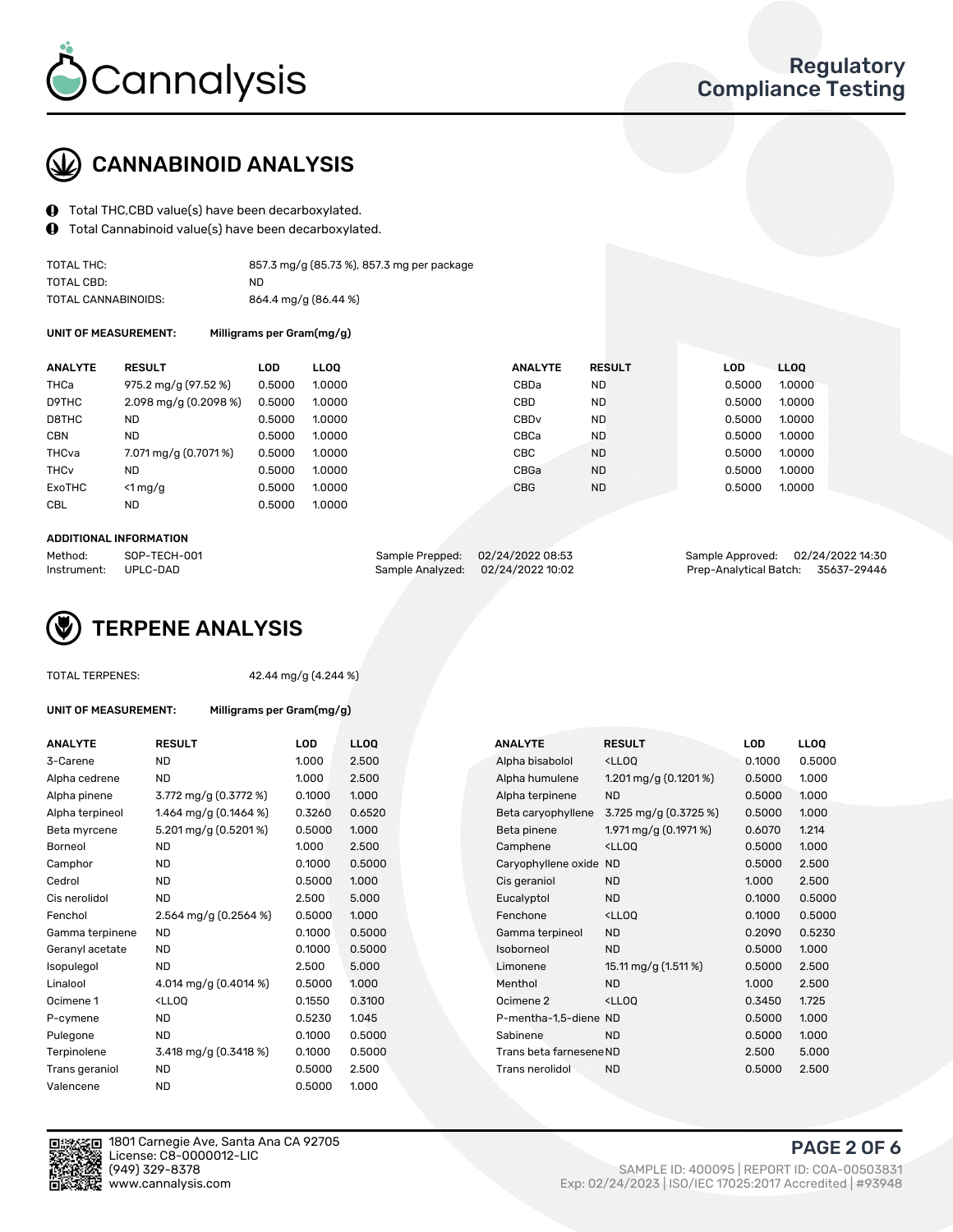

### Regulatory Compliance Testing

#### ADDITIONAL INFORMATION

Sample Analyzed: 02/23/2022 13:03

Method: SOP-TECH-027 Sample Prepped: 02/23/2022 12:47 Sample Approved: 02/24/2022 14:25



RESIDUAL PESTICIDE ANALYSIS PASS

UNIT OF MEASUREMENT: Micrograms per Gram(ug/g)

| <b>ANALYTE</b>  | <b>RESULT</b> | LOD    | LLOQ   | <b>ACTION LEVEL</b> |      | <b>ANALYTE</b>      | <b>RESULT</b> | LOD    | LLOQ   | <b>ACTION LEVEL</b> |      |
|-----------------|---------------|--------|--------|---------------------|------|---------------------|---------------|--------|--------|---------------------|------|
| Abamectin       | <b>ND</b>     | 0.0200 | 0.0400 | 0.1000              | Pass | Acephate            | <b>ND</b>     | 0.0200 | 0.0400 | 0.1000              | Pass |
| Acequinocyl     | <b>ND</b>     | 0.0200 | 0.0400 | 0.1000              | Pass | Acetamiprid         | <b>ND</b>     | 0.0200 | 0.0400 | 0.1000              | Pass |
| Aldicarb        | <b>ND</b>     | 0.0200 | 0.0400 | 0.0                 | Pass | Azoxystrobin        | <b>ND</b>     | 0.0200 | 0.0400 | 0.1000              | Pass |
| Bifenazate      | <b>ND</b>     | 0.0200 | 0.0400 | 0.1000              | Pass | <b>Bifenthrin</b>   | <b>ND</b>     | 0.0200 | 0.0400 | 3.000               | Pass |
| <b>Boscalid</b> | <b>ND</b>     | 0.0200 | 0.0400 | 0.1000              | Pass | Carbaryl            | <b>ND</b>     | 0.0200 | 0.0400 | 0.5000              | Pass |
| Carbofuran      | <b>ND</b>     | 0.0200 | 0.0400 | 0.0                 | Pass | Chlorantraniliprole | <b>ND</b>     | 0.0200 | 0.0400 | 10.00               | Pass |
| Clofentezine    | <b>ND</b>     | 0.0200 | 0.0400 | 0.1000              | Pass | Coumaphos           | <b>ND</b>     | 0.0200 | 0.0400 | 0.0                 | Pass |
| Cyfluthrin      | <b>ND</b>     | 0.4000 | 1.000  | 2.000               | Pass | Cypermethrin        | <b>ND</b>     | 0.4000 | 1.000  | 1.000               | Pass |
| Daminozide      | <b>ND</b>     | 0.0200 | 0.0400 | 0.0                 | Pass | Diazinon            | <b>ND</b>     | 0.0200 | 0.0400 | 0.1000              | Pass |
| Dichlorvos      | <b>ND</b>     | 0.0200 | 0.0400 | 0.0                 | Pass | Dimethoate          | <b>ND</b>     | 0.0200 | 0.0400 | 0.0                 | Pass |
| Dimethomorph    | <b>ND</b>     | 0.0200 | 0.0400 | 2.000               | Pass | <b>Ethoprophos</b>  | <b>ND</b>     | 0.0200 | 0.0400 | 0.0                 | Pass |
| Etofenprox      | <b>ND</b>     | 0.0200 | 0.0400 | 0.0                 | Pass | Etoxazole           | <b>ND</b>     | 0.0200 | 0.0400 | 0.1000              | Pass |
| Fenhexamid      | <b>ND</b>     | 0.0200 | 0.0400 | 0.1000              | Pass | Fenoxycarb          | <b>ND</b>     | 0.0200 | 0.0400 | 0.0                 | Pass |
| Fenpyroximate   | <b>ND</b>     | 0.0200 | 0.0400 | 0.1000              | Pass | Fipronil            | <b>ND</b>     | 0.0400 | 0.1000 | 0.0                 | Pass |
| Flonicamid      | <b>ND</b>     | 0.0200 | 0.0400 | 0.1000              | Pass | Fludioxonil         | <b>ND</b>     | 0.0200 | 0.0400 | 0.1000              | Pass |
| Hexythiazox     | <b>ND</b>     | 0.0200 | 0.0400 | 0.1000              | Pass | Imazalil            | <b>ND</b>     | 0.0200 | 0.0400 | 0.0                 | Pass |
| Imidacloprid    | <b>ND</b>     | 0.0200 | 0.0400 | 5.000               | Pass | Kresoxim methyl     | <b>ND</b>     | 0.0200 | 0.0400 | 0.1000              | Pass |
| Malathion       | <b>ND</b>     | 0.0200 | 0.0400 | 0.5000              | Pass | Metalaxyl           | <b>ND</b>     | 0.0200 | 0.0400 | 2.000               | Pass |
| Methiocarb      | <b>ND</b>     | 0.0200 | 0.0400 | 0.0                 | Pass | Methomyl            | <b>ND</b>     | 0.0200 | 0.0400 | 1.000               | Pass |
| Mevinphos       | <b>ND</b>     | 0.0200 | 0.0400 | 0.0                 | Pass | Myclobutanil        | <b>ND</b>     | 0.0200 | 0.0400 | 0.1000              | Pass |
| Naled           | <b>ND</b>     | 0.0200 | 0.0400 | 0.1000              | Pass | Oxamyl              | <b>ND</b>     | 0.0200 | 0.0400 | 0.5000              | Pass |
| Paclobutrazol   | <b>ND</b>     | 0.0200 | 0.0400 | 0.0                 | Pass | Permethrins         | <b>ND</b>     | 0.0400 | 0.1000 | 0.5000              | Pass |
| Phosmet         | <b>ND</b>     | 0.0200 | 0.0400 | 0.1000              | Pass | Piperonyl butoxide  | <b>ND</b>     | 0.0200 | 0.0400 | 3.000               | Pass |
| Prallethrin     | <b>ND</b>     | 0.0200 | 0.0400 | 0.1000              | Pass | Propiconazole       | <b>ND</b>     | 0.0200 | 0.0400 | 0.1000              | Pass |
| Propoxur        | <b>ND</b>     | 0.0200 | 0.0400 | 0.0                 | Pass | Pyrethrins          | <b>ND</b>     | 0.0200 | 0.0400 | 0.5000              | Pass |
| Pyridaben       | <b>ND</b>     | 0.0200 | 0.0400 | 0.1000              | Pass | Spinetoram          | <b>ND</b>     | 0.0200 | 0.0400 | 0.1000              | Pass |
| Spinosad        | <b>ND</b>     | 0.0300 | 0.0700 | 0.1000              | Pass | Spiromesifen        | <b>ND</b>     | 0.0200 | 0.0400 | 0.1000              | Pass |
| Spirotetramat   | <b>ND</b>     | 0.0200 | 0.0400 | 0.1000              | Pass | Spiroxamine         | <b>ND</b>     | 0.0200 | 0.0400 | 0.0                 | Pass |
| Tebuconazole    | <b>ND</b>     | 0.0200 | 0.0400 | 0.1000              | Pass | Thiacloprid         | <b>ND</b>     | 0.0200 | 0.0400 | 0.0                 | Pass |
| Thiamethoxam    | <b>ND</b>     | 0.0200 | 0.0400 | 5.000               | Pass | Trifloxystrobin     | <b>ND</b>     | 0.0200 | 0.0400 | 0.1000              | Pass |
|                 |               |        |        |                     |      |                     |               |        |        |                     |      |

#### ADDITIONAL INFORMATION

Method: SOP-TECH-002 Sample Prepped: 02/23/2022 13:03 Sample Approved: 02/24/2022 14:10<br>Instrument: LC-MS/MS Sample Analyzed: 02/23/2022 13:24 Prep-Analytical Batch: 35621-29427 Prep-Analytical Batch: 35621-29427

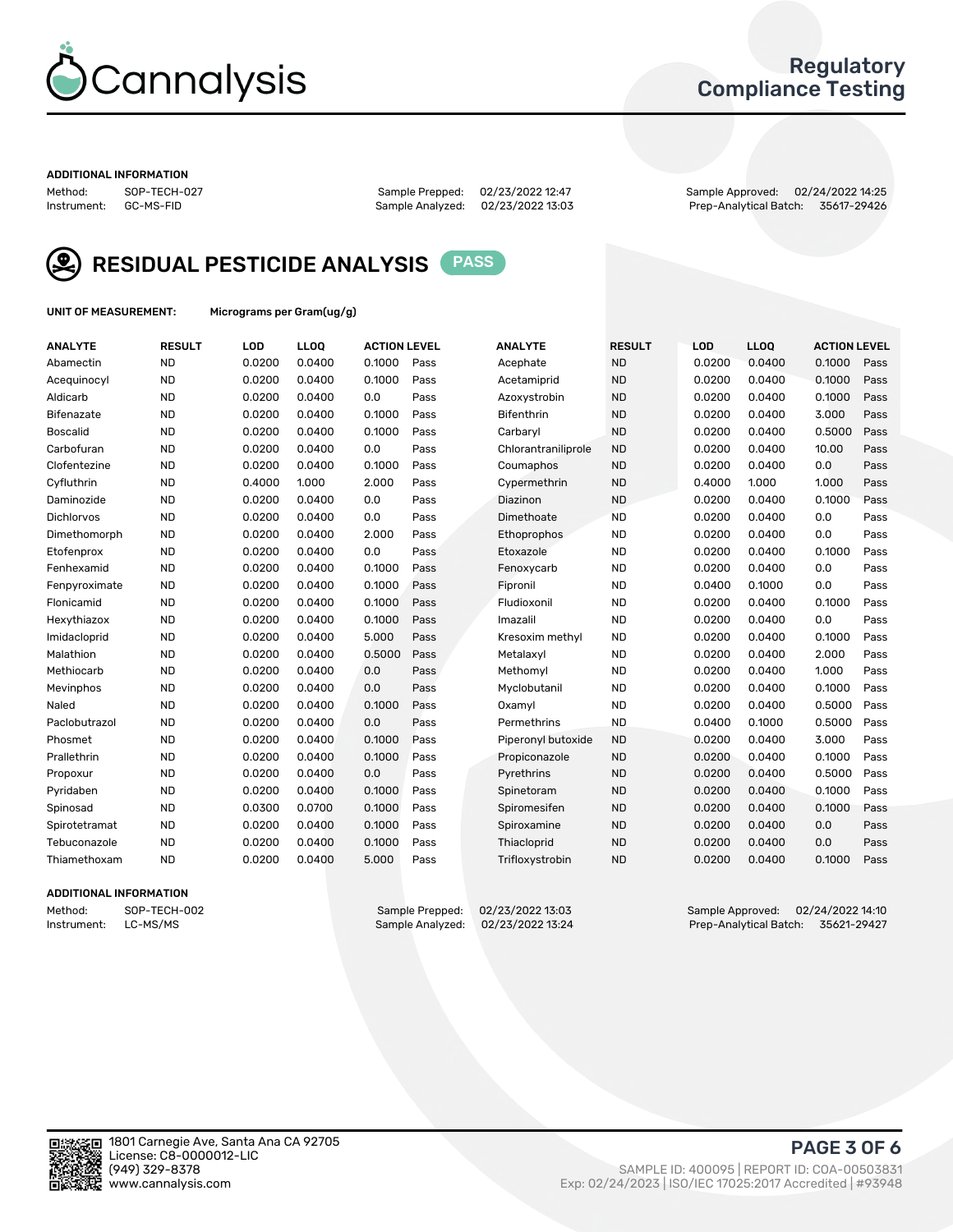

UNIT OF MEASUREMENT: Micrograms per Gram(ug/g)

## RESIDUAL PESTICIDE GC ANALYSIS PASS

| <b>ANALYTE</b>         | <b>RESULT</b>                 | LOD    | <b>LLOO</b> | <b>ACTION LEVEL</b> |                                     | <b>ANALYTE</b>                       | <b>RESULT</b> | LOD              | <b>LLOO</b>            | <b>ACTION LEVEL</b>             |      |
|------------------------|-------------------------------|--------|-------------|---------------------|-------------------------------------|--------------------------------------|---------------|------------------|------------------------|---------------------------------|------|
| Captan                 | <b>ND</b>                     | 0.1000 | 0.2000      | 0.7000              | Pass                                | Chlordane                            | <b>ND</b>     | 0.0109           | 0.0136                 | 0.0                             | Pass |
| Methyl parathion       | <b>ND</b>                     | 0.0400 | 0.1000      | 0.0                 | Pass                                | <b>PCNB</b>                          | <b>ND</b>     | 0.0200           | 0.0400                 | 0.1000                          | Pass |
| Chlorfenapyr           | <b>ND</b>                     | 0.0800 | 0.1000      | 0.0                 | Pass                                | Chlorpyrifos                         | <b>ND</b>     | 0.0800           | 0.1000                 | 0.0                             | Pass |
|                        | <b>ADDITIONAL INFORMATION</b> |        |             |                     |                                     |                                      |               |                  |                        |                                 |      |
| Method:<br>Instrument: | SOP-TECH-010<br>GC-MS/MS      |        |             |                     | Sample Prepped:<br>Sample Analyzed: | 02/23/2022 13:03<br>02/23/2022 13:24 |               | Sample Approved: | Prep-Analytical Batch: | 02/24/2022 15:49<br>35622-29428 |      |

### RESIDUAL SOLVENT ANALYSIS PASS

UNIT OF MEASUREMENT: Micrograms per Gram(ug/g)

| <b>ANALYTE</b>       | <b>RESULT</b> | <b>LOD</b> | <b>LLOO</b> | <b>ACTION LEVEL</b> |      | <b>ANALYTE</b>           | <b>RESULT</b> | LOD    | <b>LLOO</b> | <b>ACTION LEVEL</b> |      |
|----------------------|---------------|------------|-------------|---------------------|------|--------------------------|---------------|--------|-------------|---------------------|------|
| Acetone              | <b>ND</b>     | 50.00      | 100.0       | 5000                | Pass | Acetonitrile             | <b>ND</b>     | 50.00  | 100.0       | 410.0               | Pass |
| Benzene              | <b>ND</b>     | 0.5000     | 1.000       | 1.000               | Pass | <b>Butane</b>            | $126.1$ ug/g  | 50.00  | 100.0       | 5000                | Pass |
| Chloroform           | <b>ND</b>     | 0.5000     | 1.000       | 1.000               | Pass | Ethanol                  | <b>ND</b>     | 50.00  | 100.0       | 5000                | Pass |
| <b>Ethyl Acetate</b> | <b>ND</b>     | 50.00      | 100.0       | 5000                | Pass | <b>Ethyl Ether</b>       | <b>ND</b>     | 50.00  | 100.0       | 5000                | Pass |
| Ethylene oxide       | <b>ND</b>     | 0.5000     | 1.000       | 1.000               | Pass | Heptane                  | <b>ND</b>     | 50.00  | 100.0       | 5000                | Pass |
| Hexane               | <b>ND</b>     | 50.00      | 100.0       | 290.0               | Pass | <b>Isopropyl Alcohol</b> | <b>ND</b>     | 50.00  | 100.0       | 5000                | Pass |
| Methanol             | <b>ND</b>     | 50.00      | 100.0       | 3000                | Pass | Methylene chloride       | <b>ND</b>     | 0.5000 | 1.000       | 1.000               | Pass |
| Pentane              | <b>ND</b>     | 50.00      | 100.0       | 5000                | Pass | Propane                  | <b>ND</b>     | 50.00  | 200.0       | 5000                | Pass |
| Toluene              | <b>ND</b>     | 50.00      | 100.0       | 890.0               | Pass | Xvlenes                  | <b>ND</b>     | 50.08  | 100.0       | 2170                | Pass |
| Trichloroethylene    | <b>ND</b>     | 0.5000     | 1.000       | 1.000               | Pass | 1.2-Dichloroethane       | <b>ND</b>     | 0.5000 | 1.000       | 1.000               | Pass |

#### ADDITIONAL INFORMATION

Method: SOP-TECH-021 Sample Prepped: 02/23/2022 12:46 Sample Approved: 02/24/2022 16:23<br>Sample Analyzed: 02/23/2022 13:03 Prep-Analytical Batch: 35619-29425

Prep-Analytical Batch: 35619-29425



UNIT OF MEASUREMENT: Cycle Threshold (Ct)

| <b>ANALYTE</b>                        | <b>RESULT</b>          | LOD   | <b>LLOO</b> |                 | <b>ACTION LEVEL</b> | <b>ANALYTE</b> | <b>RESULT</b>    | <b>LOD</b> | <b>LLOO</b>      |     | <b>ACTION LEVEL</b> |
|---------------------------------------|------------------------|-------|-------------|-----------------|---------------------|----------------|------------------|------------|------------------|-----|---------------------|
| A.fumigatus                           | ND                     | 33.00 | 0.0         | 0.0             | Pass                | A. flavus      | <b>ND</b>        | 33.00      | 0.0              | 0.0 | Pass                |
| A. niger                              | <b>ND</b>              | 33.00 | 0.0         | 0.0             | Pass                | A. terreus     | <b>ND</b>        | 33.00      | 0.0              | 0.0 | Pass                |
| <b>STEC</b>                           | <b>ND</b>              | 33.00 | 0.0         | 0.0             | Pass                | Salmonella spp | <b>ND</b>        | 33.00      | 0.0              | 0.0 | Pass                |
|                                       | ADDITIONAL INFORMATION |       |             |                 |                     |                |                  |            |                  |     |                     |
| SOP-TECH-016, SOP-TECH-022<br>Method: |                        |       |             | Sample Prepped: | 02/24/2022 09:30    |                | Sample Approved: |            | 02/24/2022 14:43 |     |                     |

Instrument: qPCR Sample Analyzed: 02/24/2022 09:35 Prep-Analytical Batch: 35625-29444

PAGE 4 OF 6

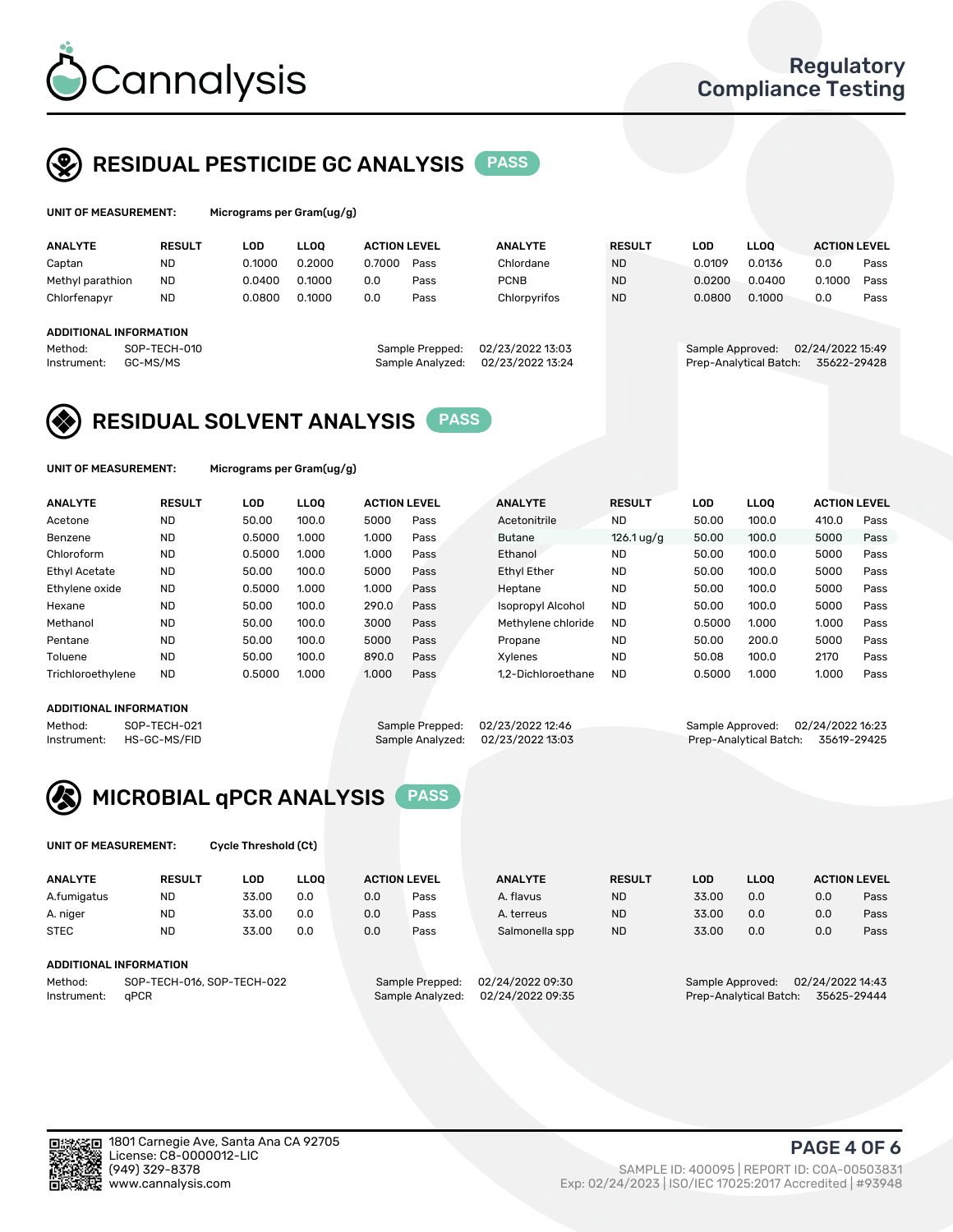



| UNIT OF MEASUREMENT:   |                            |            | Micrograms per Gram(ug/g) |                                     |                                      |               |                  |                        |                                 |      |  |
|------------------------|----------------------------|------------|---------------------------|-------------------------------------|--------------------------------------|---------------|------------------|------------------------|---------------------------------|------|--|
| <b>ANALYTE</b>         | <b>RESULT</b>              | <b>LOD</b> | <b>LLOO</b>               | <b>ACTION LEVEL</b>                 | <b>ANALYTE</b>                       | <b>RESULT</b> | <b>LOD</b>       | <b>LLOO</b>            | <b>ACTION LEVEL</b>             |      |  |
| Arsenic                | <b>ND</b>                  | 0.0120     | 0.1000                    | 0.2000<br>Pass                      | Cadmium                              | <b>ND</b>     | 0.0072           | 0.0500                 | 0.2000                          | Pass |  |
| Lead                   | <b>ND</b>                  | 0.0068     | 0.0500                    | 0.5000<br>Pass                      | Mercury                              | <b>ND</b>     | 0.0060           | 0.0500                 | 0.1000                          | Pass |  |
|                        | ADDITIONAL INFORMATION     |            |                           |                                     |                                      |               |                  |                        |                                 |      |  |
| Method:<br>Instrument: | SOP-TECH-013<br>ICP-MS     |            |                           | Sample Prepped:<br>Sample Analyzed: | 02/24/2022 10:58<br>02/24/2022 11:22 |               | Sample Approved: | Prep-Analytical Batch: | 02/24/2022 17:45<br>35640-29448 |      |  |
| (楽)                    | <b>MYCOTOXINS ANALYSIS</b> |            |                           | <b>PASS</b>                         |                                      |               |                  |                        |                                 |      |  |



UNIT OF MEASUREMENT: Micrograms per Kilogram(ug/kg)

| <b>ANALYTE</b>               | <b>RESULT</b> | LOD   | <b>LLOO</b> | <b>ACTION LEVEL</b> |      | <b>ANALYTE</b> | <b>RESULT</b> | LOD   | <b>LLOO</b> | <b>ACTION LEVEL</b> |      |
|------------------------------|---------------|-------|-------------|---------------------|------|----------------|---------------|-------|-------------|---------------------|------|
| Aflatoxin B1                 | <b>ND</b>     | 1.000 | 2.000       |                     | N/A  | Aflatoxin B2   | <b>ND</b>     | 2.000 | 5.000       |                     | N/A  |
| Aflatoxin G1                 | <b>ND</b>     | 2.000 | 5.000       |                     | N/A  | Aflatoxin G2   | <b>ND</b>     | 2.000 | 5.000       |                     | N/A  |
| <b>Total Aflatoxins</b>      | <b>ND</b>     | 10.00 | 14.00       | 20.00               | Pass | Ochratoxin A   | <b>ND</b>     | 1.000 | 2.000       | 20.00               | Pass |
|                              |               |       |             |                     |      |                |               |       |             |                     |      |
| 1.5.517101111111705111771011 |               |       |             |                     |      |                |               |       |             |                     |      |

#### ADDITIONAL INFORMATION

Method: SOP-TECH-020 Sample Prepped: 02/24/2022 07:59 Sample Approved: 02/24/2022 15:45 Instrument: LC-MS/MS Sample Analyzed: 02/24/2022 08:15 Prep-Analytical Batch: 35633-29441

# FILTH & FOREIGN MATERIAL ANALYSIS PASS

UNIT OF MEASUREMENT: Filth and Foreign Matter (%, #/3g)

| <b>ANALYTE</b>                                              | <b>RESULT</b> | LOD | <b>LLOO</b> | <b>ACTION LEVEL</b>                 |      | <b>ANALYTE</b>                       | <b>RESULT</b> | LOD                                                                     | LLOO | <b>ACTION LEVEL</b> |      |
|-------------------------------------------------------------|---------------|-----|-------------|-------------------------------------|------|--------------------------------------|---------------|-------------------------------------------------------------------------|------|---------------------|------|
| IF RH ME                                                    | <b>ND</b>     | 0.0 | 0.0         | 1.000                               | Pass | <b>IFM</b>                           | <b>ND</b>     | 0.0                                                                     | 0.0  | 25.00               | Pass |
| Mold                                                        | <b>ND</b>     | 0.0 | 0.0         | 25.00                               | Pass | <b>SSCD</b>                          | <b>ND</b>     | 0.0                                                                     | 0.0  | 25.00               | Pass |
| <b>ADDITIONAL INFORMATION</b>                               |               |     |             |                                     |      |                                      |               |                                                                         |      |                     |      |
| Method:<br>SOP-TECH-009<br>Instrument:<br>Visual Inspection |               |     |             | Sample Prepped:<br>Sample Analyzed: |      | 02/23/2022 11:19<br>02/23/2022 11:22 |               | Sample Approved: 02/23/2022 11:24<br>Prep-Analytical Batch: 35616-29421 |      |                     |      |